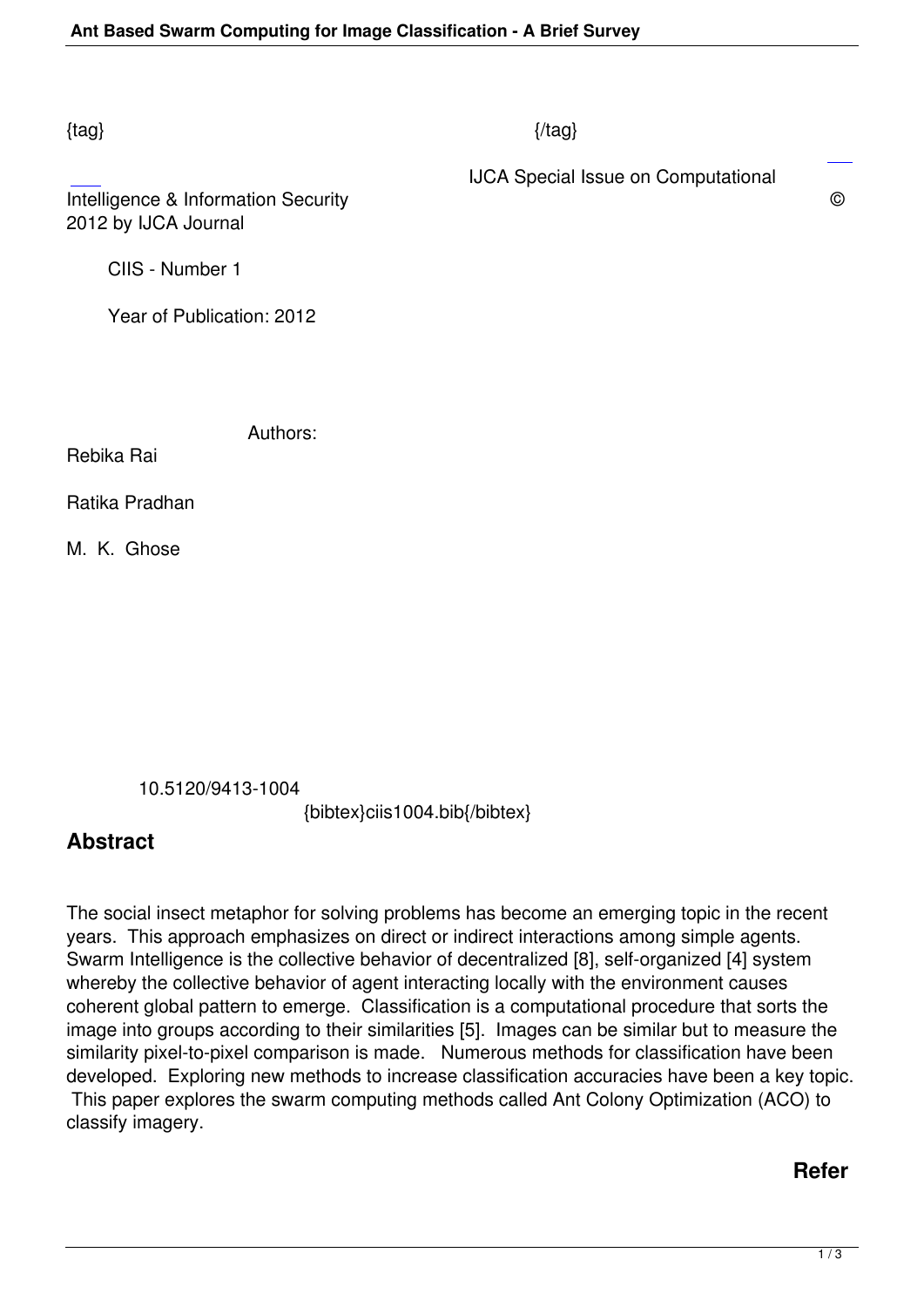#### **ences**

Ling Chen, Bolun Chen and Yixin Chen, 2011, & au ot: Image Feature Selection Based on Ant Colony Optimization&quot:, AI&apos:11 Proceedings of the 24th international conference on Advances in Artificial Intelligence, pp. 580-589.

Simranjeet Kaur, Prateek Agarwal, Rajbir Singh Rana, 2011& guot; Ant Colony Optimization: A Technique used for Image Processing, Dept. of CSE, Lovely Professional University, IJCST Vol. 2, Issue 2.

Lintao Wen, Qian Yin, Ping Guo, 2009, & quot; Ant Colony Optimization algorithm for feature selection and Classification of multispectral remote sensing image", 2nd International congress on Image and Signal Processing, CISP'09.

Rebika Rai, Teibanta Singh Chinghtam, M. K. Ghose, 2009, &quot:Optimization of Autonomous Multi-Robot Path Planning & Navigation using Swarm Intelligence", In National Conference on LEAN Manufacturing Implementations : The future of Process Industries (LEMAN ' 2009) & quot;.

Xiaoping Liu, Xia Li, Lin Liu, Jingiang He and Bin Ai, 2008, & quot; An Innovative method to classify Remote-Sensing Images using Ant colony Optimization", IEEE transactions on geoscience and remote sensing, vol. 46, no. 12.<br>T. Piatrik and E. Izquierdo. 2008. 80

**& August: An Application of Ant Colony Optimization** to Image Clustering, & quot; in Proc. K-Space Jamboree Workshop.

S. N. Omkar, Manoj Kumar M, Dheevatsa Mudigere, Dipti Muley, 2007, "Urban Satellite Image Classification using Biologically Inspired Techniques&quot:, In: IEEE International Symposium on Industrial Electronics.

H. Liu, F. Hussain, C. L. Tan, and M. Dash, 2002, " Discretization: An enabling technique, & quot; Data Mining Knowl. Discovery, vol. 6, no. 4, pp. 393–423.

R. Eberhart, Y. Shi, and J. Kennedy, 2001, Swarm Intelligence. San Francisco, CA: Morgan Kaufmann.

M. Dorigo and L. M. Gambardella, 1997, & quot: Ant colony system: A cooperative learning approach to the traveling salesman problem, & quot; IEEE Trans. Evol. Comput. vol. 1, no. 1, pp. 53–66.

H. Gutowitz, "Complexity-seeking ants", 1993, In Proc. of the Third European Conference on Artificial Life.

M. Dorigo, 1992, & quot; Optimization, learning and natural algorithms, & quot; Ph. D. dissertation, Dept. Electron. , Politecnico di Milano, Milan, Italy.

### **Index Terms**

Computer Science **Artificial Intelligence**